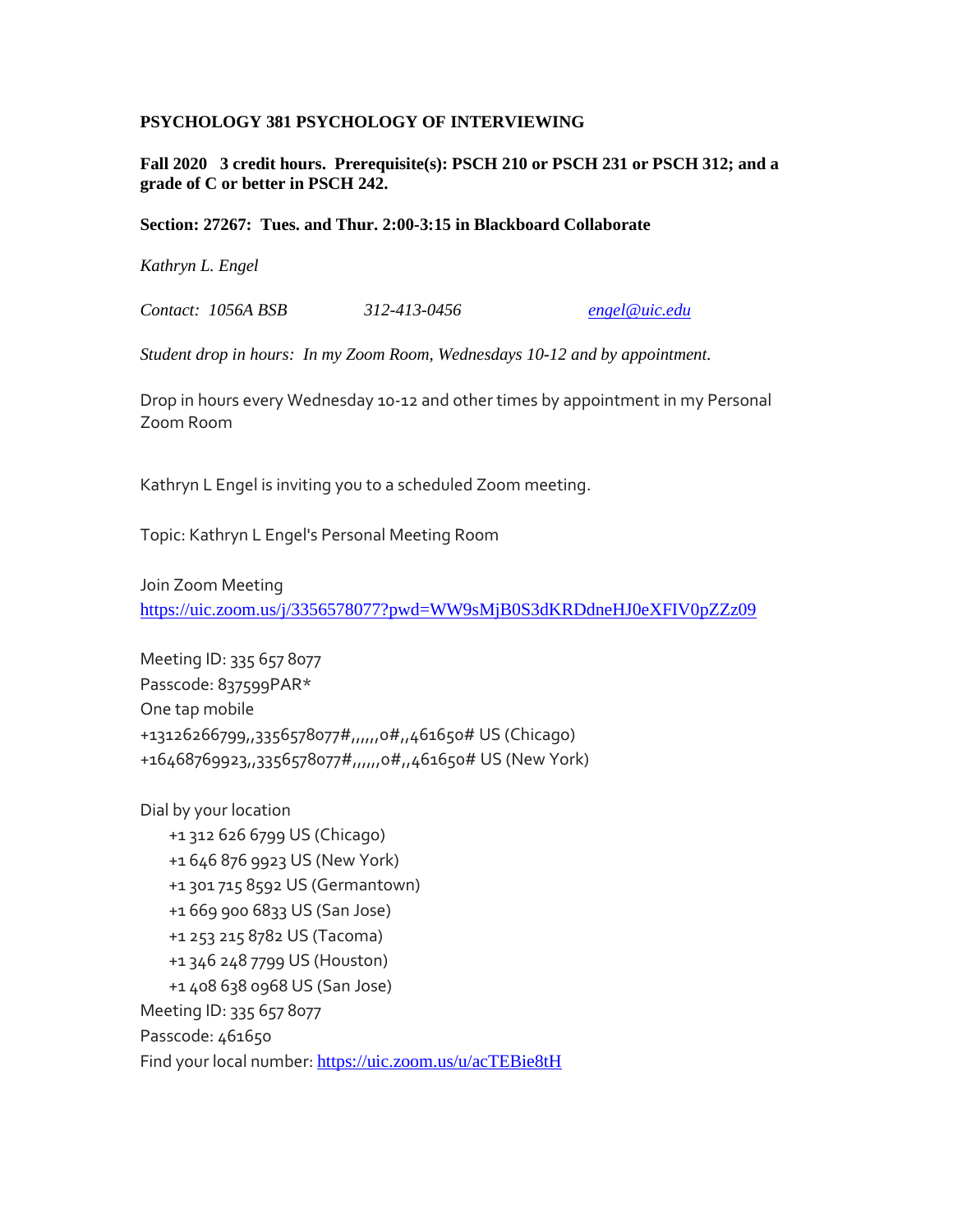Join by SIP [3356578077@zoomcrc.com](mailto:3356578077@zoomcrc.com)

Join by H.323 162.255.37.11 (US West) 162.255.36.11 (US East) 221.122.88.195 (China) 115.114.131.7 (India Mumbai) 115.114.115.7 (India Hyderabad) 213.19.144.110 (Amsterdam Netherlands) 213.244.140.110 (Germany) 103.122.166.55 (Australia) 209.9.211.110 (Hong Kong SAR) 64.211.144.160 (Brazil) 69.174.57.160 (Canada) 207.226.132.110 (Japan) Meeting ID: 335 657 8077 Passcode: 461650

Teaching Assistants:

*Maria Granros Contact: mgranr2@uic.edu Student drop in hours: Monday 9-10 am zoom by appointment*

*Jennifer Hoots Contact: [jhoots2@uic.edu](mailto:jhoots2@uic.edu) Student drop in hours: Tuesday 9-10 am zoom by appointment* 

Blackboard link https://**uic**.**[blackboard](https://uic.blackboard.com/)**.com/

### **Course Description, Goals, and Objectives**

Psychological interviewing skills are necessary for successful fieldwork, graduate work in applied settings and employment in psychological and research settings. In this course students will experience a unique blend of both academic and experiential learning. By the end of class students will understand the best practices of interviewing, have the skills to conduct interviews and have substantial competencies in cultural tailoring of their skills to work with diverse populations and in varied professional settings. These skills are so critical to success that students will be prepared for careers not only in psychology but in many other fields. Students grow both personally and professionally in this course and are prepared to take their interviewing knowledge to interviews in survey research, marketing research, employment, training, counseling, clinical health care, education and forensic settings.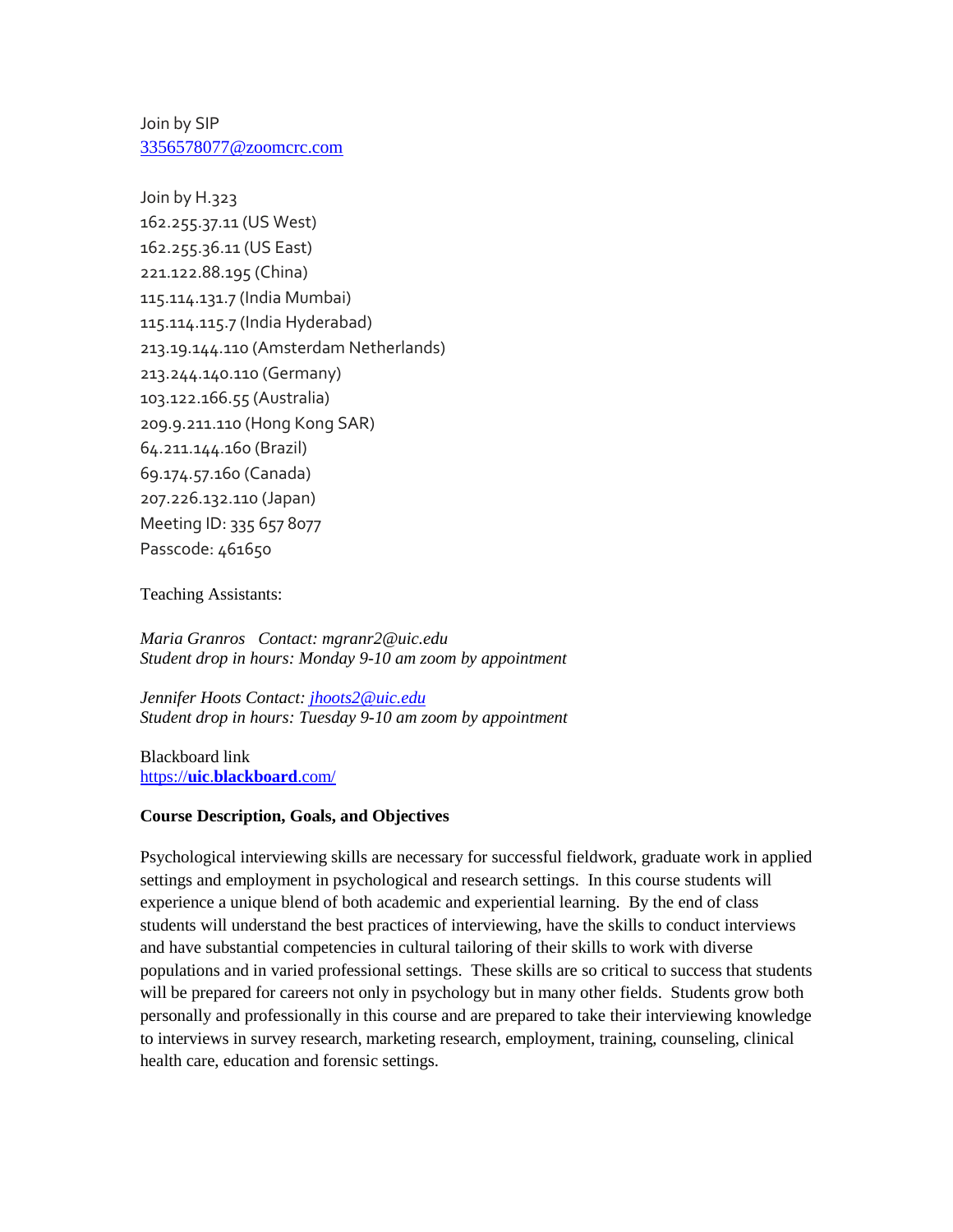The goal of the course is to introduce students to the theory and practice of psychological interviews as well as provide students with the necessary training for conducting interviews. During the initial part of the course students will acquire substantive knowledge and background on interviewing through reading, class discussions, role plays and lecture. Students will learn how the basic interviewing skills are applied to many community internship settings including clinical, counseling, community, health care, education, forensic and business settings. Students must complete your readings prior to class to be prepared to participate fully in discussions. Students' understanding of the basic principles and practice will be assessed by an essay midterm exam and observation of class presentations.

Students will also acquire the basic interviewing skills in class through demonstrations, role-plays and video training exercises. Class members practice their interview skills listening to one another in a safe and nonjudgmental atmosphere. Students will also acquire the basic interviewing skills in class through demonstrations, observation, videos and role-plays. Once you/they have demonstrated mastery of the basic skills of interviewing by 1) passing the midterm test, and 2) reaching a minimum criterion of demonstrated skill in role-plays, you/they will progress to conduct practice interviews. Basic interviewing skills will be assessed by observation and feedback during role plays and written interview responses on the essay midterm exam. It is important to have a skill set before you/they work with others. Students will be supported in practice and remediation until you reach a level to feel confident with your listening skills.

Training in cultural competence will be conducted in a discussion setting where the class listeners will practice and utilize their interviewing skills during peer presentations. The student presenter will select a culture they identify with in order to examine: norms, the difference between norms and stereotypes, and identify and work on personal biases that may affect professional work. As a class, we will discuss cultural tailoring of interview skills for each presented culture. We will adopt the co-learner role with one another and listen and handle any conflicts with respect. For our cross-cultural work, there are four books on reserve that students may use to select a source or students may also select other articles (with instructor approval to insure you have a substantial source). Presentations are not restricted to ethnicity but may examine other aspects of identity, e.g., social economic status, LGBTQAI identity or any other identity as long as an academic source on norms is available on which to base your presentation. The books and chapters selected by your instructor are on reserve, available as e-books and supplemented by chapters on blackboard where I have added topics not well represented in the ebooks such at LGBTQAI, Multicultural families, African American Families and Race talk for understanding white identity development and changing white privilege to social justice, to name a few.

Practice interviews will consist of conducting three interviews. Students will interview 2 fellow classmates (you will interview one student twice, the other student will only be interviewed once) for a total of three 45 minute interviews. No details of interviews will be discussed in class, only general errors that are made by several interviewers as corrective feedback for everyone. Students will also prepare reports on each of your two interviewees in order to learn how to prepare the professional summaries of interviews that are used in the field. The format for reports is handed out in class and posted on the class website.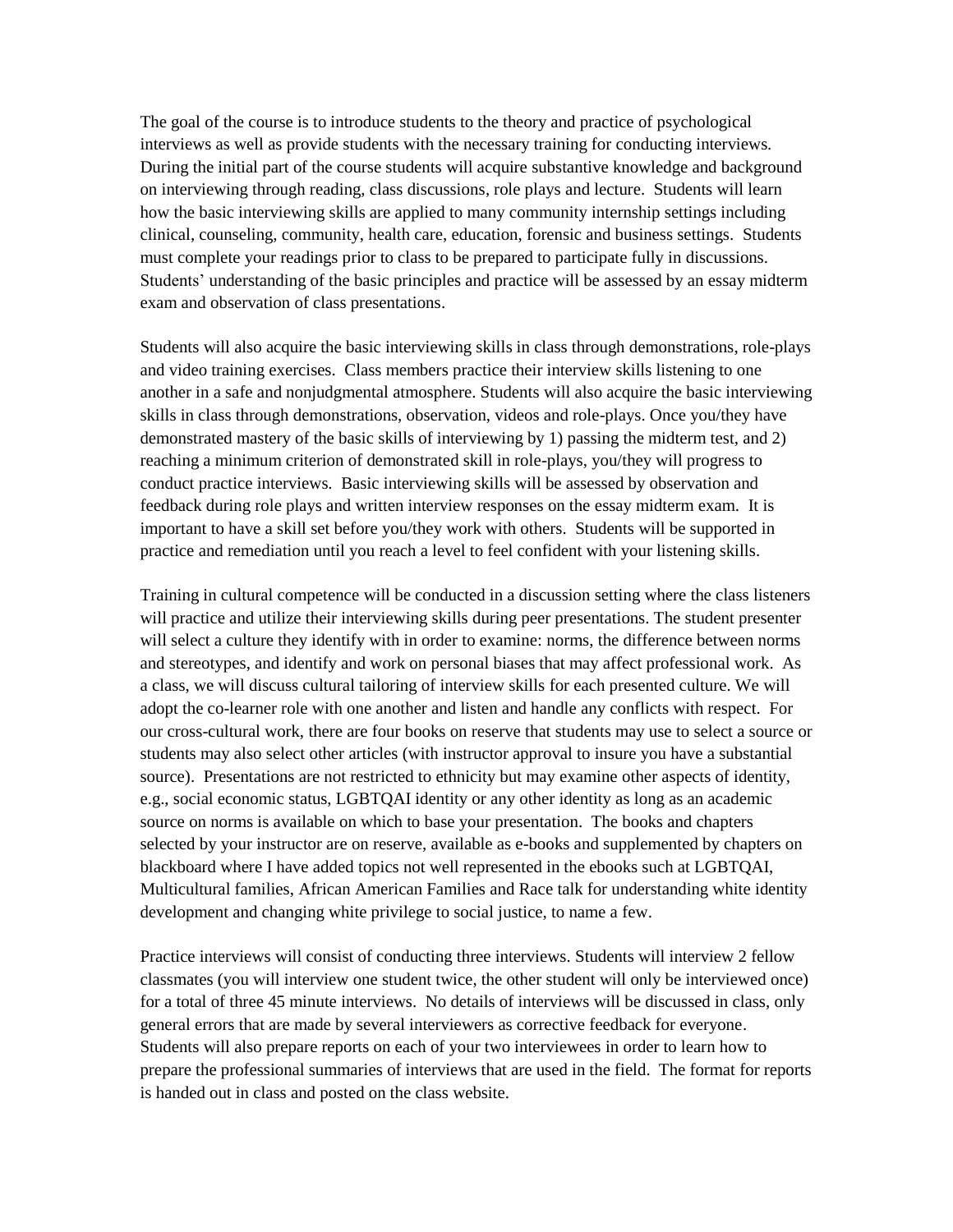### **Required Texts**

The required text is "Clinical Interviewing" by John and Rita Sommers-Flanagan, which was published by Wiley (6th Edition) in 2017. A new book or access to videos is not required, you may use a previous version although used editions of the  $6<sup>th</sup>$  are now readily available. The fifth edition is fine and the library has provided you with a free copy. Here is a link to the free e-book access for the 5<sup>th</sup> edition: [https://ebookcentral-proquest-](https://ebookcentral-proquest-/)

[com.proxy.cc.uic.edu/lib/uic/d](http://com.proxy.cc.uic.edu/lib/uic/)etail.action?pq-origsite=primo&docID=2056179

### **Recommended (Optional) Texts or Other Materials**

The optional materials for cultural training are available on Course Reserves in two different manners. You/they may check out the books at the UIC Daley Library Course Reserve desk for two hours or you may access these materials online as e-books. Supplemental chapter on African American culture are posted on blackboard.

# DO NOT TRY TO DOWNLOAD AN ENTIRE BOOK YOU WILL SHUT DOWN THE E-BOOK FOR 14 DAYS AND THIS WILL NEGATIVELY IMPACT EVERYONE. DOWNLOAD BY CHAPTERS

Two of these books have only 3 simultaneous users (Microaggressions in Everyday Life and Ethnicity and Family Therapy). I would advise students not to download the entire book, as this option locks down one copy of the book for 14 days. Use the chapter download function, then you can download a pdf of an individual chapter, which does not block access to the book. The only caveat is if several people are linking to it at the same time, which would temporarily block access, in which case they should be able to get into it later in the day. To download chapters, students will have to create a free Ebrary account. Please let me know if you have any questions about this. I've included the books and number of users below, in case that also makes it easier to report your glitch to the Ebrary support form.

Links to the books:

[Microaggressions](http://site.ebrary.com.proxy.cc.uic.edu/lib/uic/detail.action?docID=10366615) in Everyday Life: Race, Gender, and Sexual Orientation (3 copies)

[Ethnicity](http://site.ebrary.com.proxy.cc.uic.edu/lib/uic/detail.action?docID=10468541) and family therapy (3 copies)

Race Talk and the Conspiracy of Silence: [Understanding](http://site.ebrary.com.proxy.cc.uic.edu/lib/uic/detail.action?docID=11007281) and Facilitating Difficult Dialogues on [Race](http://site.ebrary.com.proxy.cc.uic.edu/lib/uic/detail.action?docID=11007281) (unlimited access)

To create an Ebrary account to download a book CHAPTER use these instructions:

1. Go to the library homepage at the UIC website and select Databases A-Z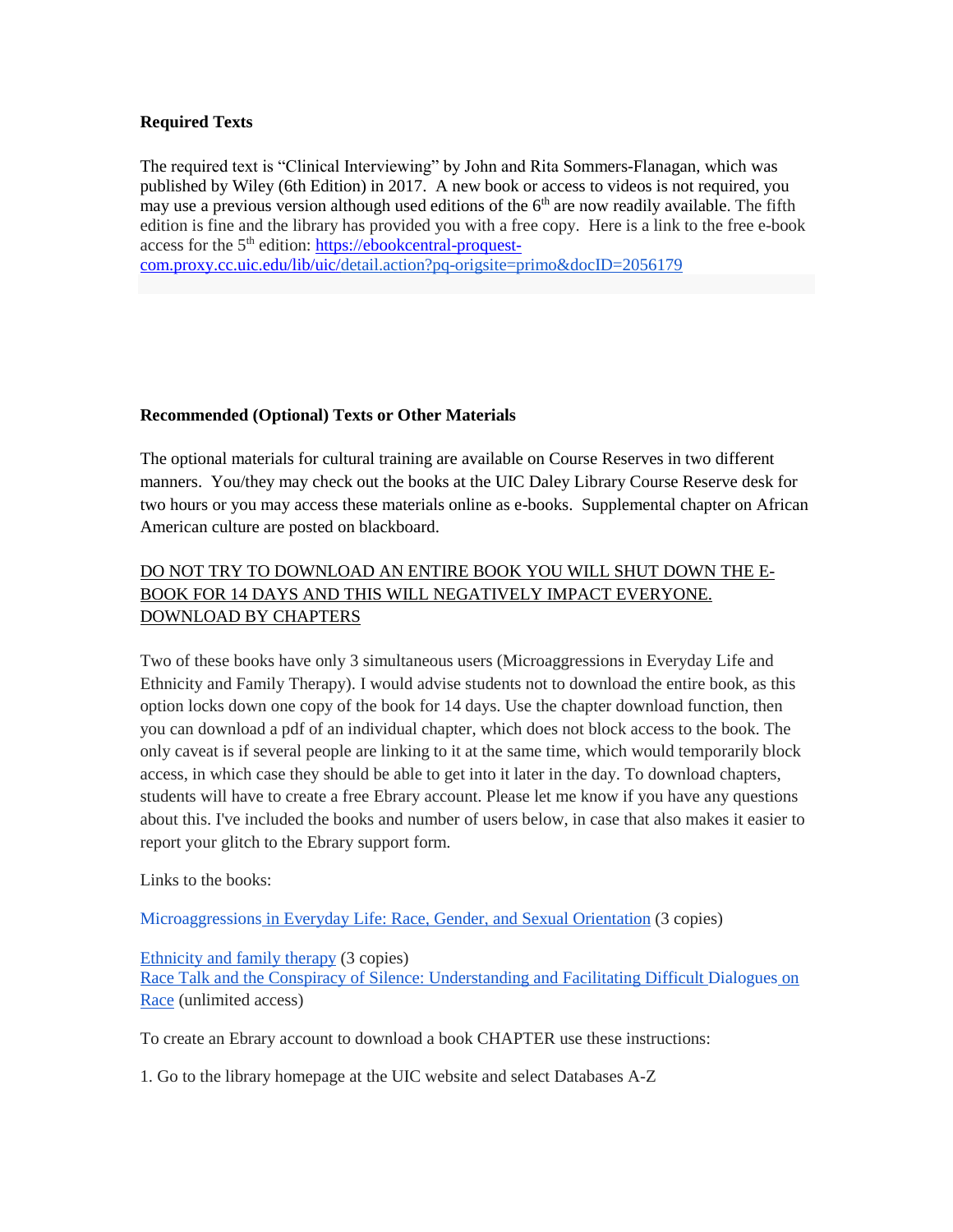2. Click on E and choose Ebrary E-Books (from off-campus, you will be prompted to login with your UIC netid and password unless you're already logged in to email, or another UIC service such as Blackboard)

3. Click "Sign In" on upper right-hand corner and then "Create Account"

Or students can find the option to sign in and create an account by clicking on one of the links to the specific books, after which they'll see options to sign in and create an account if they try to download a chapter or use any other special features.

## **COURSE REQUIREMENTS, METHODS OF EVALUATION, & GRADING POLICIES**

| The course grade will be determined by:                   |     |
|-----------------------------------------------------------|-----|
| Essay/Midterm Exams (graded without names)                | 30% |
| Interviewing Skills (feedback forms posted on blackboard) | 25% |
| Two written interview reports (rubric on Blackboard)      | 20% |

Participation in discussions, Role-plays, and Receptiveness to Supervision 25%

- Graded on attendance, instructor observation and receptiveness to supervision and feedback.

## **Midterm Grades**

Students with a grade below a C are allowed a retake exam. If you do not reach a grade of C and want feedback you may meet with me or the TA to discuss grading and to receive support to raise your grade. Any student scoring below a "C" will be allowed to take a second midterm exam that will be graded to a maximum of "C." There are many campus resources to support your work in this class. Check out the Tip Sheet and the Campus Resources.

<http://advising.uic.edu/>

## **GRIEVANCE PROCEDURES**

*UIC is committed to the most fundamental principles of academic freedom, equality of opportunity, and human dignity involving students and employees. Freedom from discrimination is a foundation for all decision making at UIC. Students are encouraged to study the University's* ["Nondiscrimination Statement"](http://www.uic.edu/depts/oar/campus_policies/nondiscrimination_statement.html). *Students are also urged to read the document* ["Public Formal](http://www.uic.edu/depts/oar/campus_policies/public_grievance_procedures.html)  [Grievance Procedures"](http://www.uic.edu/depts/oar/campus_policies/public_grievance_procedures.html). Information on these policies and procedures is available on the University web pages of the Office of Access and Equity: [http://oae.uic.edu/.](http://oae.uic.edu/)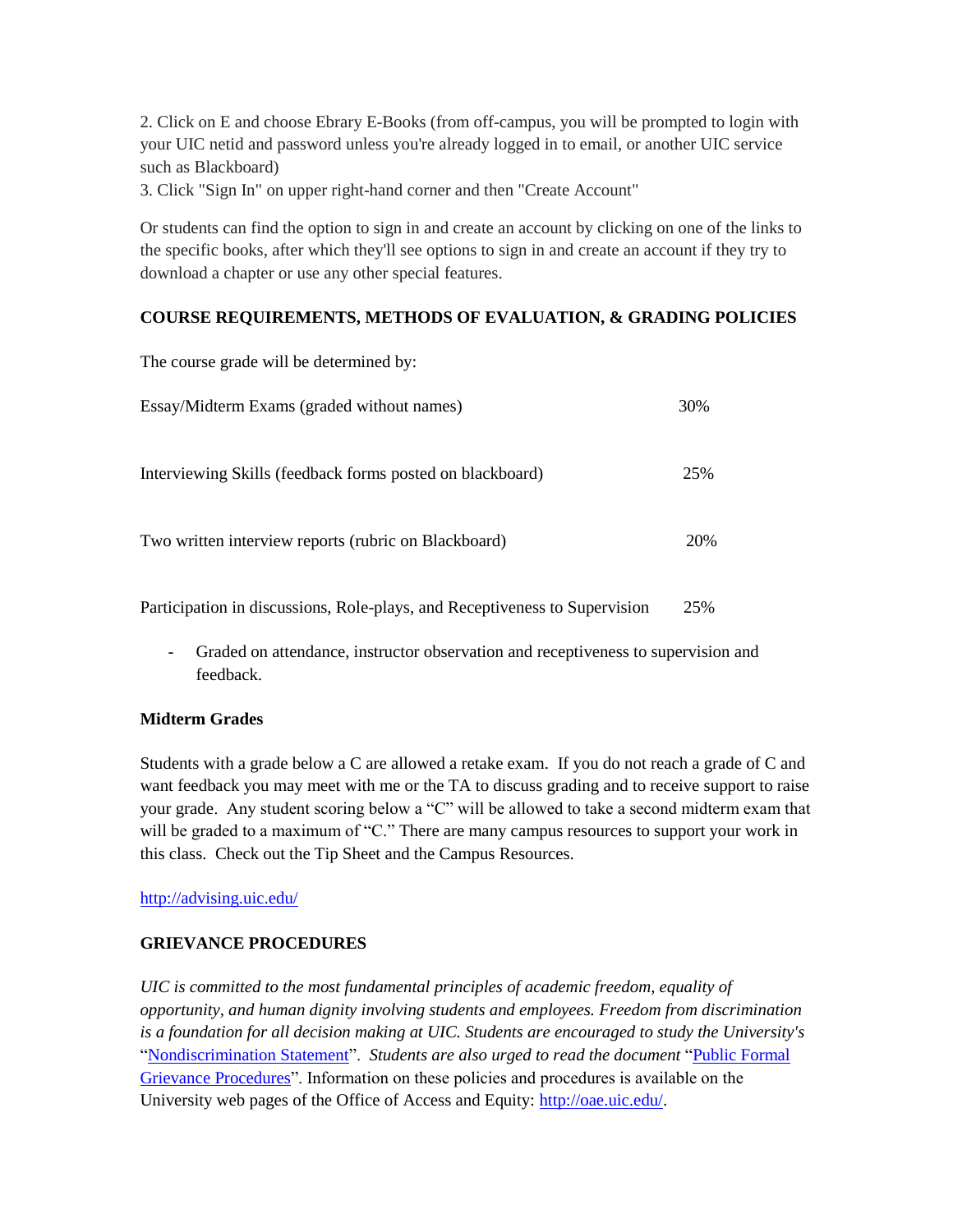## **CALENDAR OF MAJOR COURSE EVENTS AND DEADLINES**

Course Reading Schedule and Topics

| Week                                  | <b>Chapters from text</b>                                      |
|---------------------------------------|----------------------------------------------------------------|
| $1(8/24-8/28)$                        | Chapter: 1, Professional Development and culture readings      |
| $2(8/31-9/4)$                         | Chapters: 2,3 Basic Skills                                     |
| $3(9/7-9/11)$                         | Chapters: 4,5 Advanced Empathy                                 |
| $4(9/14-9/18)$<br>Relationship        | Finish Chapters 4,5, Begin Chapter 7: Advanced Empathy and the |
| $5(9/21-9/25)$                        | Finish Chapter 7; Cultural Competence Training, Chapter 6      |
| $6(9/28-10/2)$                        | <b>Cultural Competence Training</b>                            |
| Practice Midterm Thursday 10/1        |                                                                |
| $7(10/5-10/9)$                        | Chapters: (9 skim) 10, 12 Suicide and Difficult Interviews     |
| $8(10/12-10/16)$                      | Midterm Review and exam                                        |
| Midterm Thursday 10/15                |                                                                |
| $9(10/19-10/23)$                      | Skills reviews, Chapter 8, Difficult Interviewees              |
| $10(10/26-10/30)$<br>ULTRA in groups. | Interviews begin this week. Interviews will be on Blackboard   |

Your group 1 is a one-time interview, start recording and each of you interview each other once, in two separate recordings in the group room.

Your group 2 is a two-time interview, start recording and each of your will interview each other twice. There will be four separate recordings in the group room.

You cannot move to the next interview until we touch base on supervision, you will have a Journal note from me or the TAs to confirm supervision.

| $11(11/2-11/6)$ | Finish the remaining interviews this week on Blackboard ULTRA groups. |
|-----------------|-----------------------------------------------------------------------|
|                 | (Election Day 11/3: No class)                                         |

12 (11/9-11/13) Debrief common, errors, report writing.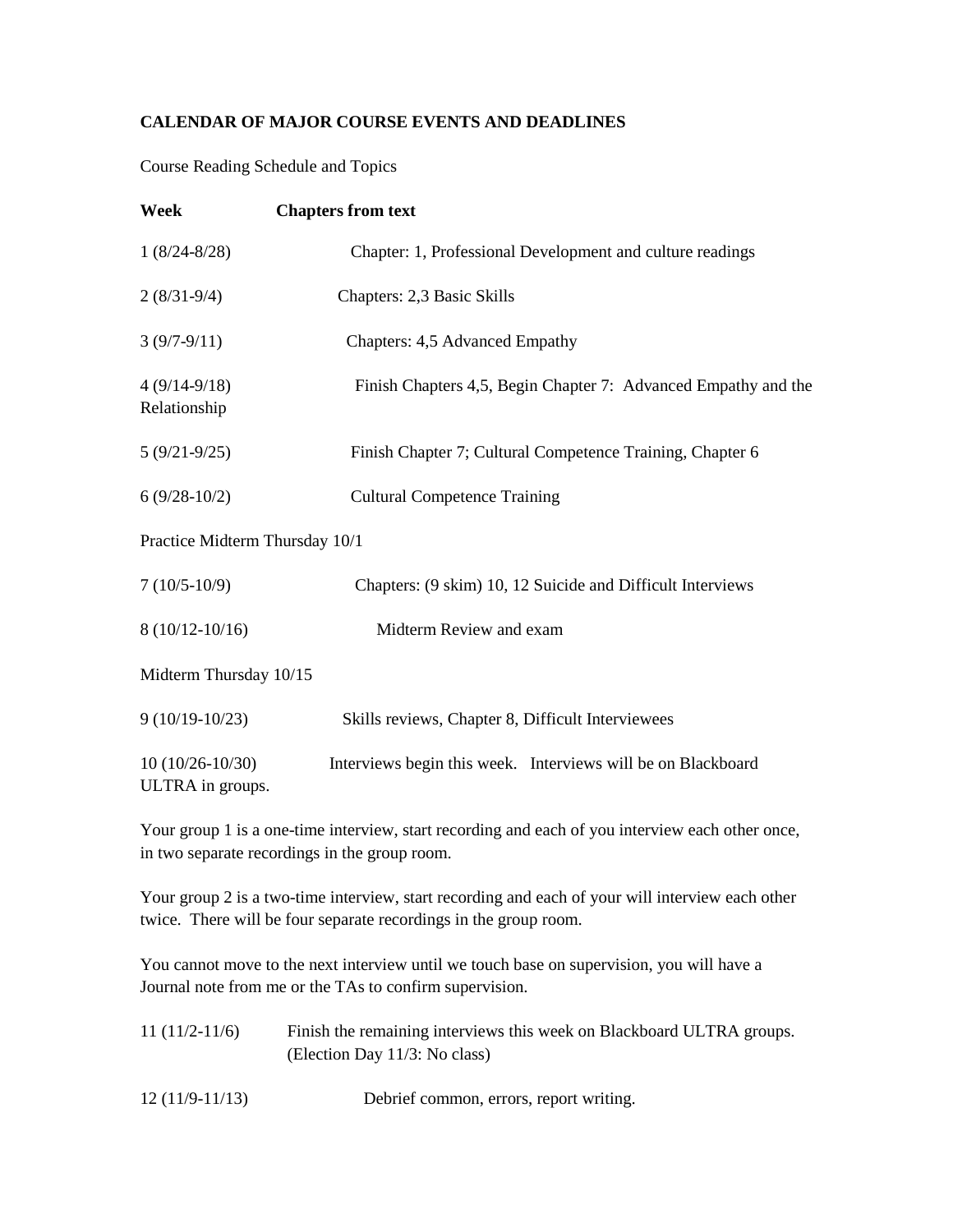13 (11/16-11/20) Chapters 13,14: Interviewing Couples, Families and Children 14 (11/23-11/27) Interviewing in Industrial and Organizational Settings. (Thanksgiving Break 11/26: No class)

15 (11/30-12/4) Finish Interviewing in Industrial and Organizational Settings; Two Interview Reports due on last day of class (12/3). Submit the reports to Blackboard Journals.

# **COURSE POLICIES**

*Professionalism, Confidentiality and Attendance are so critical to this course that you will sign a Student Informed Consent Form on the first day of class providing more details on the policy below.* 

### **Attendance Policy**

*Attendance is critical in an experiential class and each missed class will lose one point. Flexibilities will be in place as each student works out connectivity issues, UIC will offer hotspots and loan computers. Nevertheless, bandwidth issues may interfere with connections and you will not be penalized as long as you stay in touch with me for the work.*

PSCH 381 Psychology of Interviewing aims to develop your interpersonal skills in a professional setting. The only way we can do this is to interact; therefore, the course is **Synchronous.** That means it will be live teaching during the times scheduled. You will be expected to be present with your **cameras on** and participate in the chat. If you need to turn your camera off for bandwidth issues, please continue to participate through the chat box. These are discussion-based courses, not lectures. I have found that I teach better seeing all of you and encouraging feedback and we create a better community when everyone can "see" each other. More importantly, you will learn better recognizing how to interact with each other, how to join in and participate in discussions, the goal of this class is improving your interactions, so it helps to see each other to interact.

Since this is a synchronous camera-on course, I will typically not record. Instead after the class I will post a quick video update in case someone missed class. So much of the class is discussion based and hands on that I do not want recording to limit your interaction comfort and confidentiality.

That said, if I am in a time period where there is lecture, I may record that with letting you know in advance.

### **Privacy Notification and Policy for Video Recording of Synchronous Class Sessions**

We will be recording the class sessions, or portions of the class, for students who are unable to attend synchronously. The recording feature for others is disabled so that no one else will be able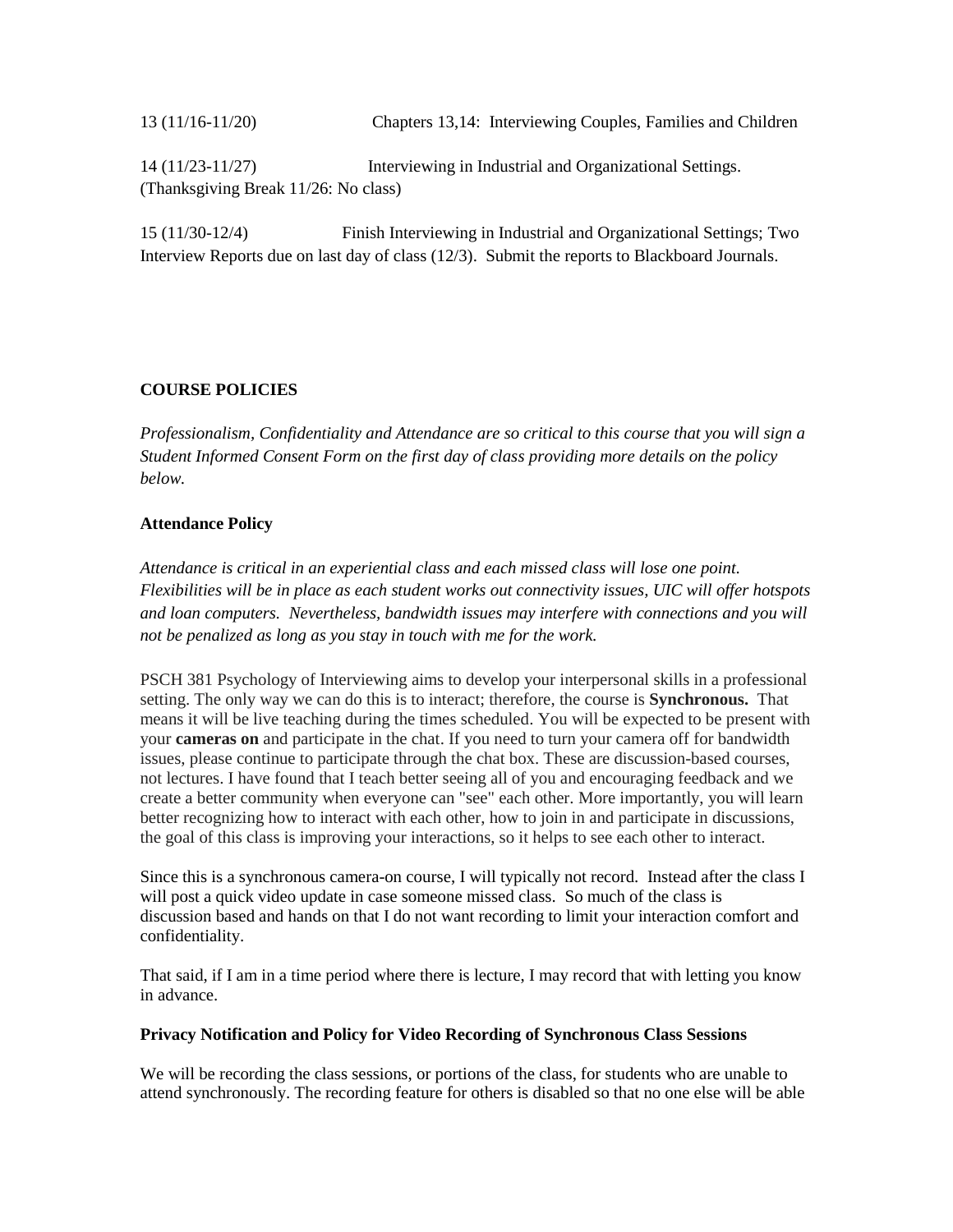to record this session through Zoom, Blackboard Collaborate, Webex, or Echo360. Recording by other means is not permitted. The recorded class sessions will be posted on our Blackboard class website unless otherwise notified.

If you have privacy concerns and do not wish to appear in the recording, turn OFF your video and notify me in writing (via email) prior to the next class session. If you prefer to use a pseudonym instead of your name, please let me know what name you will be using, so that I can identify you during the class session. If you would like to ask a question, you may do so privately through the chat feature by addressing your question to me or your TA only (and not to "everyone"), or you may contact me or your TA by another private method, which we will agree upon in advance of class. If you have questions or concerns about this video recording policy, please contact me before the end of the first week of class.

### **Policy for Missed or Late Work**

*Missing class, exams or interviews requires prior notice by both e-mail and telephone. Late work will be deducted 2 points per day. Students who miss an interview and do not provide prior notice will be required to speak to both their peers and to me via email to schedule a makeup time. Be considerate of your peers, everyone looks forward to interviewing each other and providing connection and support as part of this process.* 

### **Electronic Communication**

*I will answer all e-mails within a day and within a few hours during the work days. Generally, I prefer e-mail over phone calls so we can keep track of our discussions. However, please note that e-mail is not confidential and confidential questions about the content of interviews including interview reports may not be sent through e-mail. For those conversations please stop in my office or call. Blackboard provides a secure platform for keeping your journal entries confidential.* 

## **Revision Policy**

*Students may retake the Midterm exam once to raise their grade to a "C."* 

## **Student Courtesy Policy**

*Professionalism and Confidentiality are detailed on the signed Student Informed Consent Form. Electronics such as phones and laptops may not be used in class unless to take notes and no recordings are allowed unless approved by the Disabilities Resource Center and the instructor. Student caregivers of children, elders and others may monitor silent phones with prior consent of the instructor.* 

As an academic community, UIC is committed to providing an environment in which research, learning, and scholarship can flourish and in which all endeavors are guided by academic and professional integrity. All members of the campus community–students, staff, faculty, and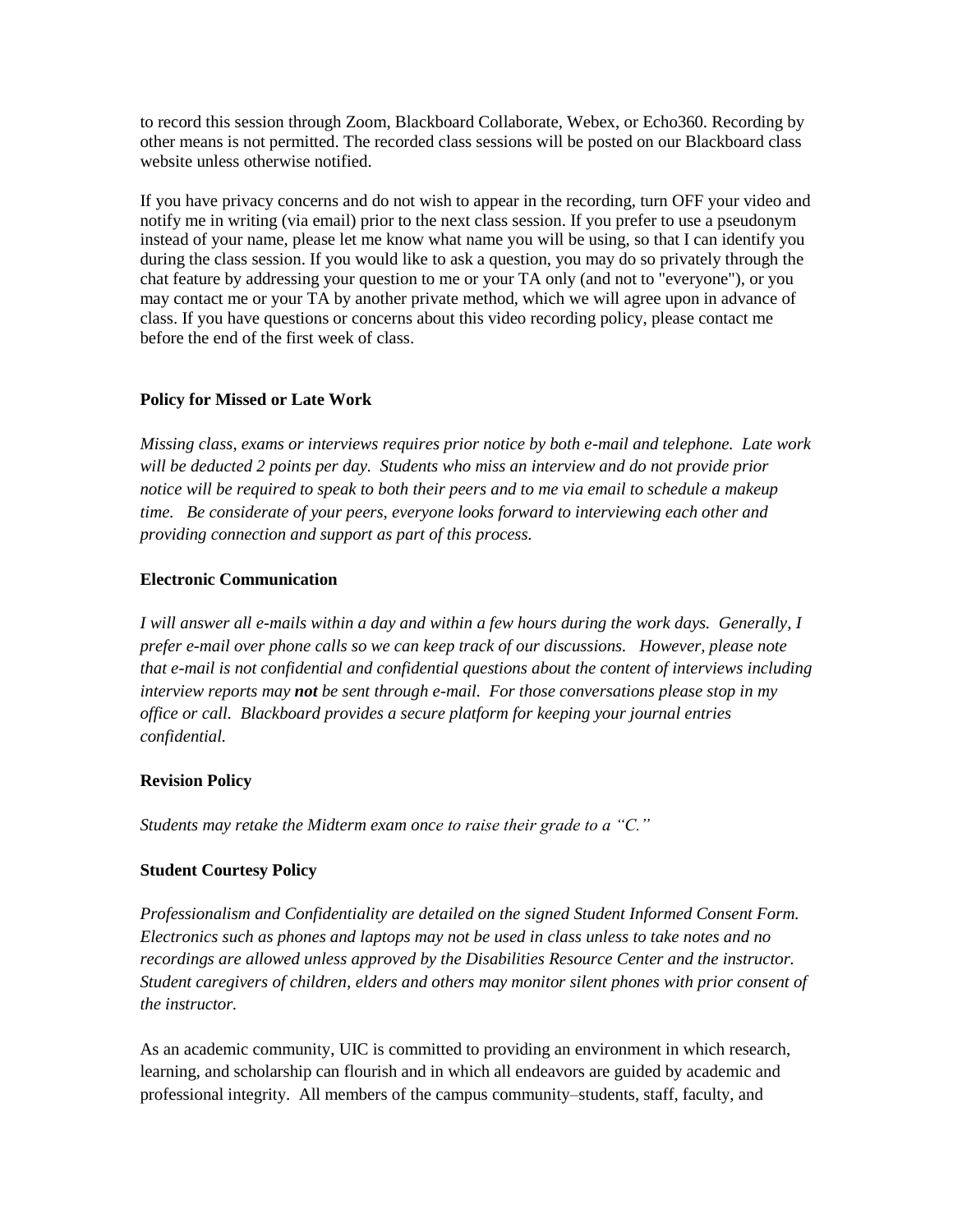administrators–share the responsibility of insuring that these standards are upheld so that such an environment exists. Instances of academic misconduct by students will be handled pursuant to the Student Disciplinary Policy:

### <http://dos.uic.edu/docs/Student%20Disciplinary%20Policy.pdf>

No form of academic dishonesty will be tolerated. This includes, but is not limited to: (a) copying the words of a fellow student or of any other author in your written work, (b) cheating on an exam by using any form of unauthorized written notes or articles or by using information from another student, (c) telling the professor that your dog ate your homework when he didn't, etc. Without exception, students who cheat in any way on any assignment will receive an automatic "F" for the course and they will be the subject of formal judicial charges (see UIC Student Disciplinary Handbook for details).

Accommodations will be made for students registered with the UIC Office of Disabilities.

**If you have a disability, I will provide all accommodations that you require if possible. Please contact the Office of Disability Services and they will give me a confidential letter detailing the accommodations that you require, and I will ensure that they are provided to you in a confidential and sensitive manner.** 

*The University of Illinois at Chicago is committed to maintaining a barrier-free environment so that students with disabilities can fully access programs, courses, services, and activities at UIC. Students with disabilities who require accommodations for access to and/or participation in this course are welcome, but must be registered with the Disability Resource Center (DRC). You may contact DRC at 312-413-2183 (v) or 773-649-4535 (VP/Relay) and consult the following:*

## **[http://drc.uic.edu/guide-to-accommodations.](http://drc.uic.edu/guide-to-accommodations)**

## **COURSE EVALUATIONS**:

Because student ratings of instructors and courses provide very important feedback to instructors and are also used by administrators in evaluating instructors, it is extremely important for students to complete confidential course evaluations online known as the Campus Program for Student Evaluation of Teaching evaluation. You will receive an email from the Office of Faculty Affairs inviting you to complete your course evaluations and will receive an email confirmation when you have completed each one.

For more information, please refer to the UIC Course Evaluation Handbook: <https://faculty.uic.edu/course-evaluations/>

## **UIC RESOURCES**

If you find yourself having difficulty with the course material or any other difficulties in your student life, don't hesitate to ask for help! Come to me, or if it is about an issue beyond this class,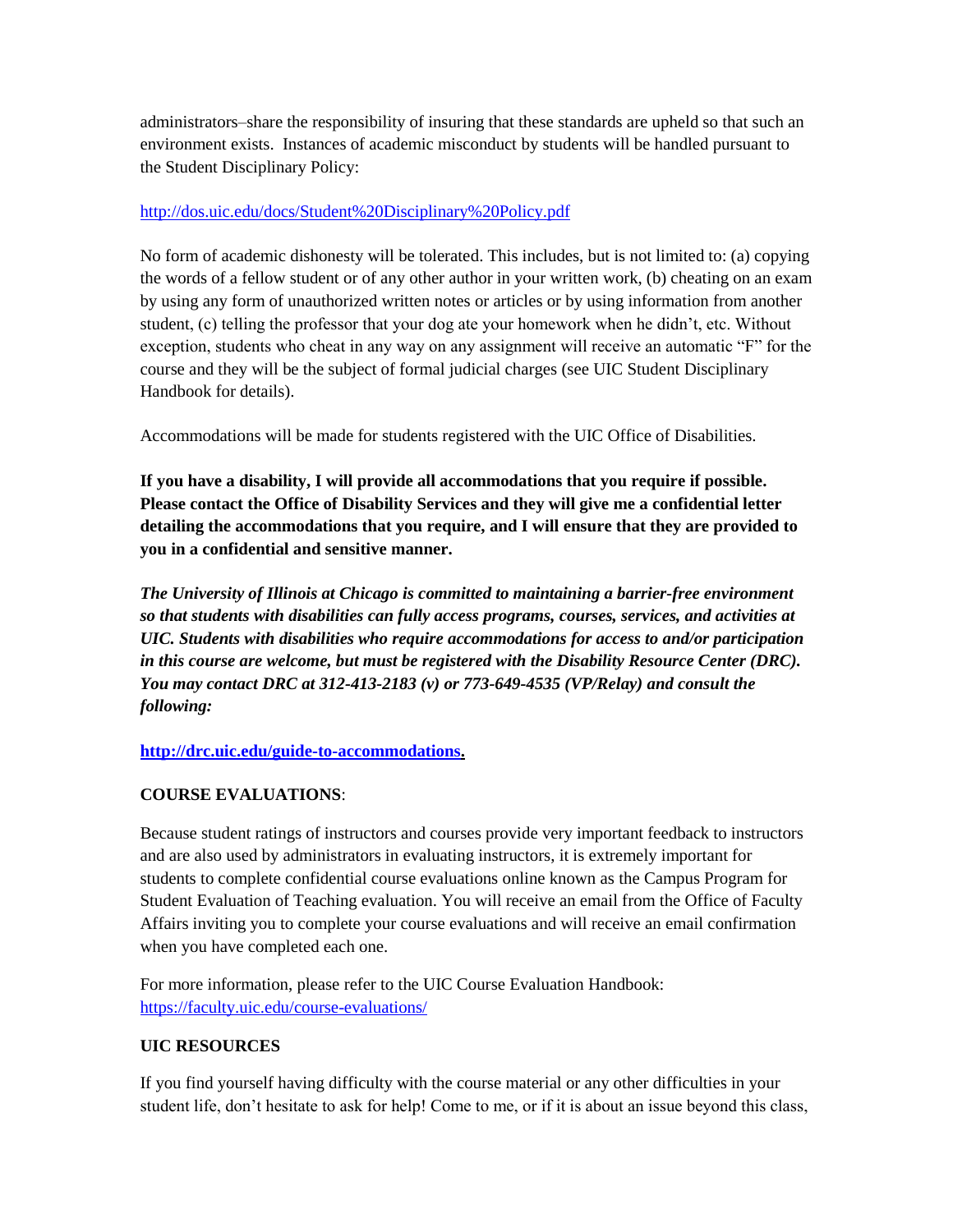please contact your college advisors, or get help from any number of other support services on campus. It is not unusual when taking a course where you are working on your personal skill acquisition to have personal feelings come up and the Counseling Center is a great resource for you as are all of the student centers.

**Counseling Services** are available for all UIC students. You may seek free and confidential services from the Counseling Center [www.counseling.uic.edu.](http://www.counseling.uic.edu/) The Counseling Center is located in the Student Services Building; you may contact them at (312) 996-3490. In addition to offering counseling services, the Counseling Center also operates the InTouch Crisis Hotline from 6:00 p.m.-10:30 p.m. They offer support and referrals to callers, as well as telephone crisis interventions; please call (312) 996-5535.

**The Writing Center,** located in Grant Hall 105, offers one-on-one consultation with student writers who need help developing ideas, or need advice, guidance or additional instruction on any aspects of writing in any class. Tutors are prepared to spend fifty minutes per appointment, and there is no limit to the number of tutoring sessions you can have each semester. Make an appointment and be on time! Bring the paper on which you're working, as well as any related drafts or notes, and information about the assignment. For an appointment, call the Writing Center at (312) 413-2206, or stop by room 105 of Grant Hall. Visit the Writing Center website at [www.uic.edu/depts/engl/writing](http://www.uic.edu/depts/engl/writing) for more information. Remember, Interview Reports are CONFIDENTIAL, so most of what you write will not be something you can take to this center. Rather you can meet with myself and your TA.

## **The UIC Library**

The library is located both on east and west campus, provides access to resources, study rooms, and research support both online via chat and in person. At Daley Library on the east side of campus, stop by the reference desk in the IDEA Commons, or make an appointment for research help on either side of campus. Learn more about library policies at [http://library.uic.edu/.](http://library.uic.edu/) To find research materials in specific subject areas view the Research Guides at [http://researchguides.uic.edu/.](http://researchguides.uic.edu/)

## **Public Computer Labs**

These labs are available throughout campus where you may write and/or print out your work. For a list of labs and the hours they're open, go to [www.accc.uic.edu/pclabs](http://www.accc.uic.edu/pclabs)**.** NOTE: Do not wait until the last minute to print out papers. Sometimes labs have long lines of students waiting for access.

**The Academic Center for Excellence** can help if you feel you need more individualized instruction in reading and/or writing, study skills, time management, etc. Phone: (312) 413-0031.

Students also find support at one of the many student centers:

African American Academic Network

African American Cultural Center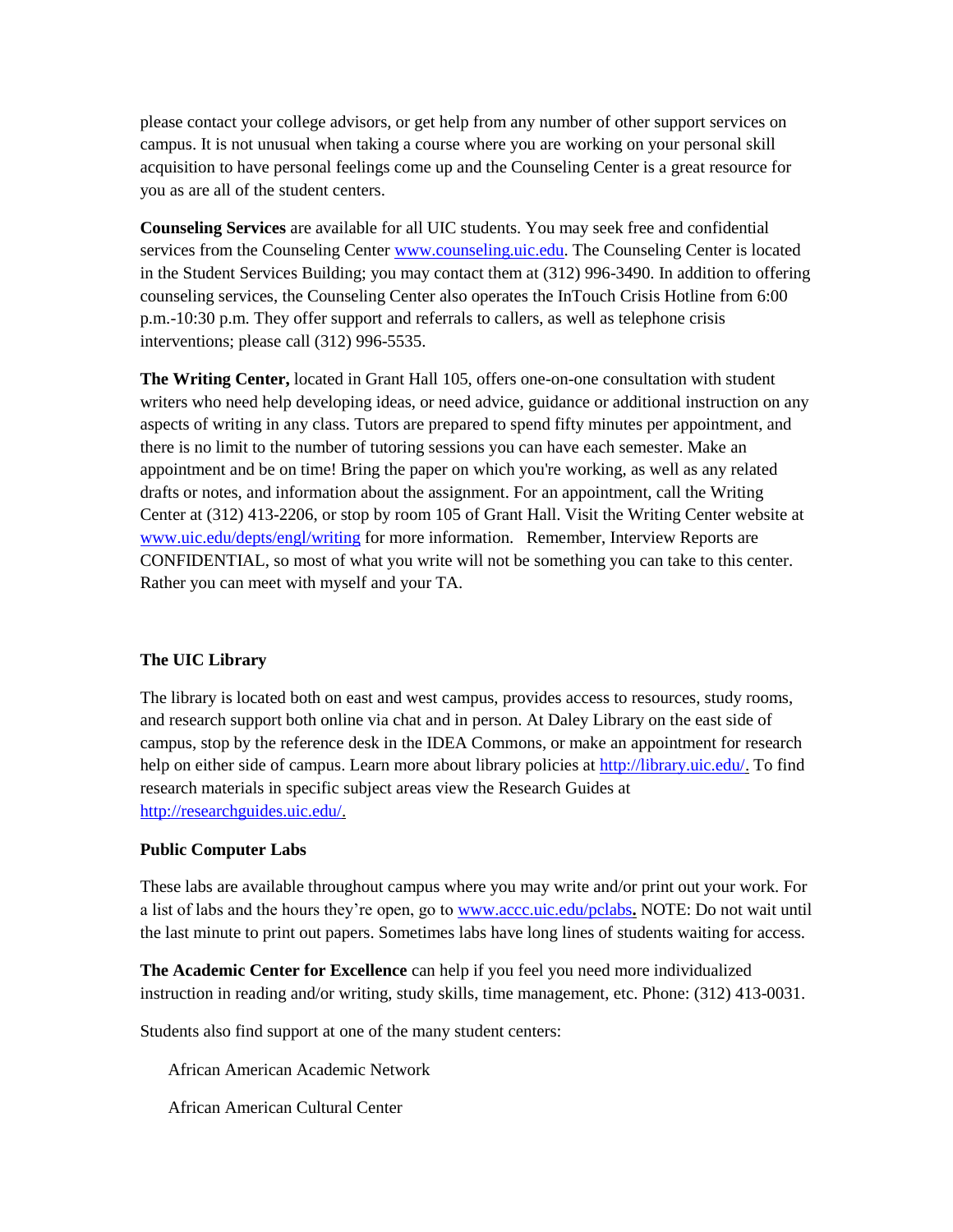Arab American Cultural Center

Asian American Resource and Cultural Center

Disability Resource Center

Gender and Sexuality Center

Latin American Recruitment and Educational Services program (LARES)

Latino Cultural Center (LCC)

Women's Leadership and Resource Center (WLRC)

Native American Support Program

Student Veteran Affairs

TRIO Student Support Services Program (SSS)

Wellness Center

### **Campus Advocacy Network**

Under the Title IX law you have the right to an education that is free from any form of genderbased violence and discrimination. Crimes of sexual assault, domestic violence, sexual harassment, and stalking are against the law and can be prevented. For more information or for confidential victim-services and advocacy contact UIC's Campus Advocacy Network at 312-413- 1025 or visit [http://can.uic.edu/.](http://can.uic.edu/) To make a report to UIC's Title IX office, contact Rebecca Gordon, EdD a[t TitleIX@uic.edu](mailto:TitleIX@uic.edu) or (312) 996-5657.

## **CAMPUS SECURITY**

As a UIC student, you've chosen to live in one of the nation's largest cities. But, as at any university, crime is a reality. At UIC, we are strongly committed to our public safety programs, and we encourage students to be proactive in learning what programs and services are available in case of an emergency. You are DISCOURAGED from staying in university buildings alone, including lab rooms, after hours and are ENCOURAGED to use the POLICE/STUDENT patrol escort if you are uncomfortable traveling anywhere on campus. You may request an escort to accompany you to your campus destination on foot by calling 312-996-2830, and between 11:00 pm and 7:00 am you can dial the Red Car service (312-996-6800) if you are alone and need to leave the building. Through Red Car, the university has established a safe evening transportation service for university employees, students, visitors, and other authorized individuals. The car travels between university facilities within the following general boundaries: Clinton Street on the east; Western Avenue on the west; Jackson Boulevard on the north; and, 16th on the south. This service is available only to individuals possessing a valid UIC i-card. The i-card is required to